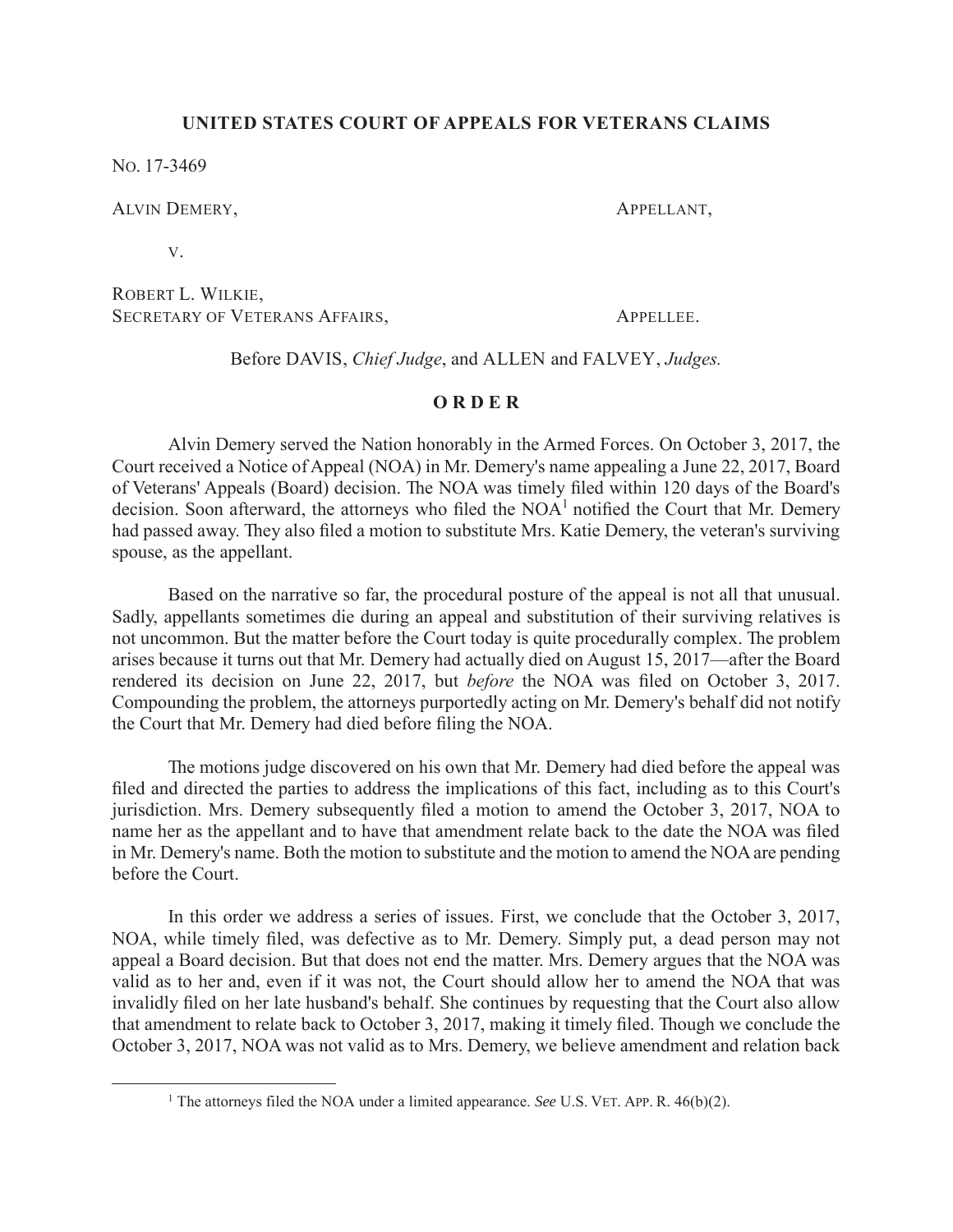are appropriate. In reaching that result, we hold that an eligible accrued-benefits claimant such as Mrs. Demery may appeal a final Board decision on his or her own behalf as both a statutory and constitutional matter. Therefore, we will grant the motion to amend and deny the motion to substitute as moot. $2$ 

## **I. BACKGROUND<sup>3</sup>**

The appellant, Alvin Demery, applied for disability benefits in August 2009 at the North Little Rock, Arkansas, regional office (RO). VA granted him service connection for various conditions, including major depressive disorder, a lower back disability, a chronic right knee strain, and the residuals of a left knee injury. But the RO denied his claim for entitlement to a total disability evaluation based on individual unemployability (TDIU) because he did not have one disability rated at least 60% disabling, nor did he have two or more service-connected disabilities with a combined disability ratings equaling at least 70%.<sup>4</sup> He appealed that denial to the Board, which issued a final decision denying TDIU on June 22, 2017. On the same day, notice of this decision was mailed to the appellant, starting the 120-day period for the appellant to file an NOA under 38 U.S.C. § 7266.

On July 25, 2017, the appellant spoke with staff at the law firm Chisholm, Chisholm and Kilpatrick  $(CCK)$ .<sup>5</sup> He stated that he wished to retain the firm to appeal the June 22, 2017, Board decision.<sup>6</sup> It appears the firm sent the appellant information about retaining CCK, but he did not return the documents necessary to retain the firm.<sup>7</sup> Despite its attempts, the firm never communicated with the appellant again.<sup>8</sup>

On August 15, 2017, before the 120-day NOA period expired, the appellant died.<sup>9</sup> On October 2, 2017, the movant contacted CCK "to report that her husband recently passed away."<sup>10</sup> Counsel reports that during this conversation the movant "expressed an intent in having CCK represent her in an appeal of the Board's decision" concerning her husband.<sup>11</sup> The next day, October 3, 2017, still within the 120-day NOA period, counsel entered a limited appearance and filed an

<sup>8</sup> *Id*.

<sup>9</sup> *See* Motion to Substitute Appellant, Appendix 1 (appellant's death certificate).

 $\overline{\phantom{a}}$ <sup>2</sup> We add a comment about terminology we will use in this order. We will generally refer to Mr. Demery as the "appellant." Of course, in some sense this is an inaccurate description because we conclude that he could not have appealed the Board's decision after he died. Nevertheless, this description will make it easier to follow our discussion. We will generally refer to Mrs. Demery as the "movant."

<sup>&</sup>lt;sup>3</sup> We recite the facts as we now understand them to have transpired and largely in chronological order, even though the Court did not know the true state of affairs at all times in this appeal.

<sup>4</sup> *See* 38 C.F.R. § 4.16(a) (2018).

<sup>5</sup> *See* Counsel's May 9, 2018, Affidavit, attached to appellant's Response to Order for Supplemental Brief, ¶ 3. We will refer to this document as "Counsel's Affidavit."

<sup>6</sup> Counsel's Affidavit ¶ 3.

 $^7$  *Id.* 

<sup>10</sup> Counsel's Affidavit ¶ 4.

 $11$  *Id.*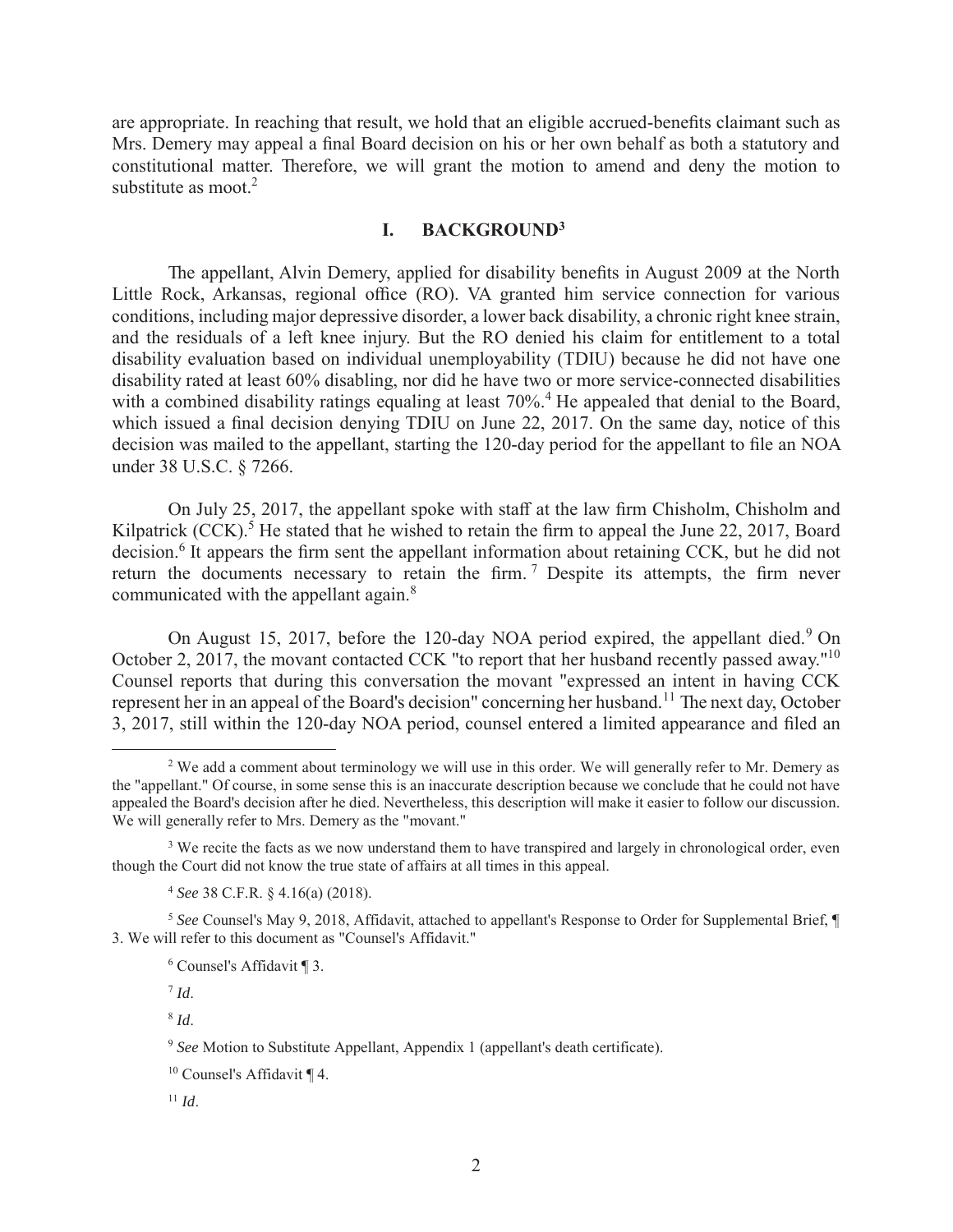NOA on behalf of "Alvin Demery," the deceased appellant.<sup>12</sup> The NOA did not mention Mrs. Demery. Moreover, and rather inexplicably, counsel did not inform the Court that Mr. Demery had died.

Nearly 1 month later, on October 30, 2017, counsel entered a general appearance<sup>13</sup> and filed a Notice of Appellant's Death with the Court, stating: "[T]oday [I] learned that [the] appellant, Alvin Demery, passed away on August 15, 2017."<sup>14</sup> After receiving this notice, and following its standard practice, the Court issued an order directing the appellant's counsel to provide a copy of the appellant's death certificate and to show cause why the Board decision should not be vacated and the appeal dismissed.<sup>15</sup>

On November 28, 2017, counsel filed a motion to substitute the appellant's surviving spouse, Katie Demery, for her late husband, as well as the appellant's death certificate.<sup>16</sup> These submissions did not, however, correct the impression in the Notice of Death that counsel had learned of the appellant's death only after filing the NOA on October 3, 2017. Appellant's counsel also did not argue that, in fact, the October 3, 2017, NOA was always meant to have been filed on Mrs. Demery's behalf.

After initially taking no position on the movant's status as an accrued-benefits claimant (that is, a person entitled to receive unpaid monetary benefits owed to a veteran at the time of his or her death<sup>17</sup>), the Secretary filed a supplemental response in which he conceded that the movant qualified as an accrued-benefits claimant and informed the Court that he did not oppose the motion to substitute.<sup>18</sup> Soon after, the motions judge discovered that the appellant had died before his attorneys filed the NOA in his name. Seeing a potential question regarding its jurisdiction, the Court raised the issue with the parties and ordered supplemental briefing. After the Court issued this order, the movant filed a motion for leave to amend or modify the NOA, requesting that the amended notice relate back to the date the NOA was filed in the deceased appellant's name. Oral argument was held on October 29, 2018, to address both the motion to substitute and the motion to amend.<sup>19</sup>

#### **II. ANALYSIS**

The merits of the Board's decision denying TDIU are not now before the Court. Rather, we must address the preliminary question whether the Court has jurisdiction based on the filing of the

- <sup>16</sup> *See* Motion to Substitute Appellant.
- <sup>17</sup> *See* 38 U.S.C. § 5121(a).

<sup>18</sup> *See* Secretary's Response to the Court's March 23, 2018, Order.

<sup>19</sup> The Court held oral argument in this matter at Stetson University College of Law in Gulfport, Florida. We thank the Stetson community for hosting the Court and for the hospitality shown to us during our visit.

 <sup>12</sup> *See* October 3, 2017, NOA.

<sup>&</sup>lt;sup>13</sup> The associated fee agreement listed Alvin Demery as the client, but was signed by Katie Demery.

<sup>&</sup>lt;sup>14</sup> *See* Notice of Appellant's Death (emphasis added).

<sup>15</sup> *See* November 13, 2017, Court Order.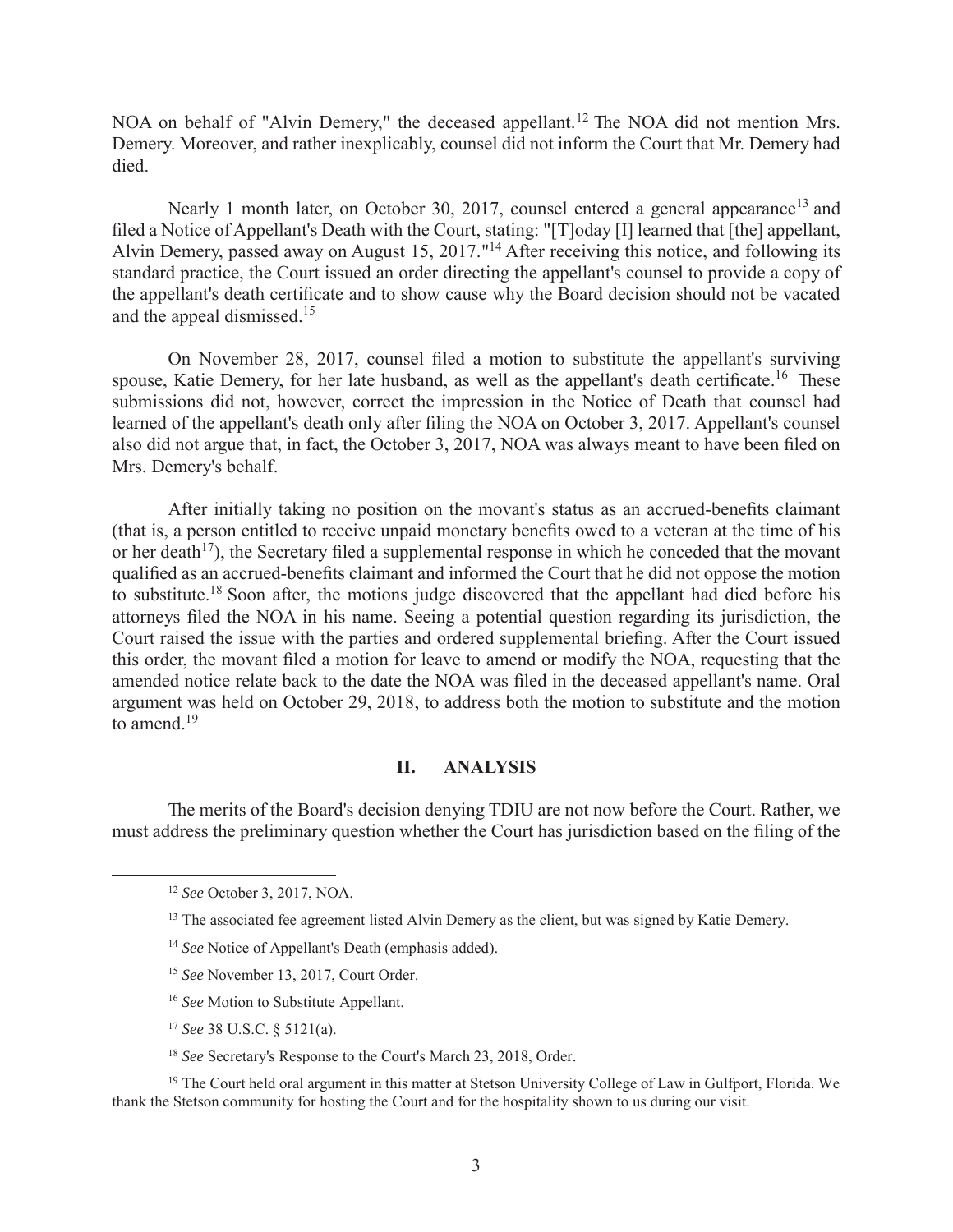October 3, 2017, NOA. The Court has an independent obligation to ensure that it has jurisdiction to act.<sup>20</sup> In that regard, the party seeking to invoke the Court's jurisdiction, here the movant, has the burden to establish that the Court has jurisdiction,<sup>21</sup> a showing that must be made by a preponderance of the evidence.<sup>22</sup>

We ultimately conclude that we have jurisdiction. We address the following issues in connection with that determination. First, we consider whether the NOA filed on October 3, 2017, was valid on behalf of the appellant. It was not because he had died before it was filed. However, we then address the movant's argument that she has an independent right to have appealed the Board's decision and that the October 3, 2017, NOA should be deemed to be on her behalf. As to these issues, we conclude that the movant did have a statutory right to appeal the Board decision that arose when her husband died and that she has the requisite constitutional standing to proceed. However, we also conclude that the October 2017 NOA was not valid as to her. And finally, we turn to whether the defect in the October 3, 2017, NOA can be cured by amendment. We hold that it can and that an amendment may relate back to the October 3, 2017, filing. That makes the appeal timely and establishes our jurisdiction.

## A. *The October 3, 2017, NOA was invalid as to the appellant.*

The parties and the Court agree that an NOA may not validly be filed on behalf of a dead person.<sup>23</sup> When a veteran dies, his or her claim does not survive as far as providing benefits to the veteran.<sup>24</sup> In common parlance, the claim *as to the veteran* dies with him or her. A right to benefits continues only as to a qualified accrued-benefits claimant.<sup>25</sup> Thus, the deceased veteran lacks the requisite standing to appeal because there is no longer a right personal to the veteran to vindicate. Though on this question there is no on-point precedent from this Court or the United States Court of Appeals for the Federal Circuit, our conclusion is consistent with widespread and long-standing Federal court practice.<sup>26</sup> As the United States Court of Appeals for the Second Circuit put it, "[a] deceased plaintiff simply no longer has a cognizable interest in the outcome of litigation."<sup>27</sup>

<sup>24</sup> *See* 38 U.S.C. § 5112(b).

 <sup>20</sup> *See Steel Co. v. Citizens for a Better Env't*, 523 U.S. 83, 94-95 (1998) (holding that every Federal appellate court has a special obligation to satisfy its own jurisdiction); *see also Barnett v. Brown*, 83 F.3d 1380, 1383 (Fed. Cir. 1996); *Posey v. Shinseki*, 23 Vet.App. 406, 407 (2010).

<sup>21</sup> *Reed v. Principi*, 17 Vet.App. 380, 382 (2003); *Clark v. Principi*, 15 Vet.App. 61, 63 (2001).

<sup>22</sup> *Clark*, 15 Vet.App. at 63.

<sup>&</sup>lt;sup>23</sup> See Appellant's Response to Order for Supplemental Brief at 3; Appellee's Memorandum of Law in Response to the Court's April 11, 2018, Order at 2-5.

<sup>25</sup> *See Breedlove v. Shinseki*, 24 Vet.App. 7, 20 (2010) ("[A] veteran's chapter 11 disability benefits claim survives the death of the veteran, not for the purpose of providing VA benefits to a veteran, but for the purpose of furthering the claim of an eligible accrued-benefits claimant.").

<sup>26</sup> *See, e.g., In re Engle Cases*, 767 F.3d 1082, 1110-20 (11th Cir. 2014); *Billino v. Citibank*, 123 F.3d 723, 725-27 (2d Cir. 1997); *Adelsberger v. United States*, 58 Fed. Cl. 616, 618-19 (2003); *Banakus v. United Aircraft Corp.*, 290 F. Supp. 259, 260 (S.D.N.Y. 1968); *Pasos v. East. S.S. Co.*, 9 F.R.D. 279, 280-81 (D. Del. 1949).

<sup>27</sup> *Billino*, 123 F.3d at 725.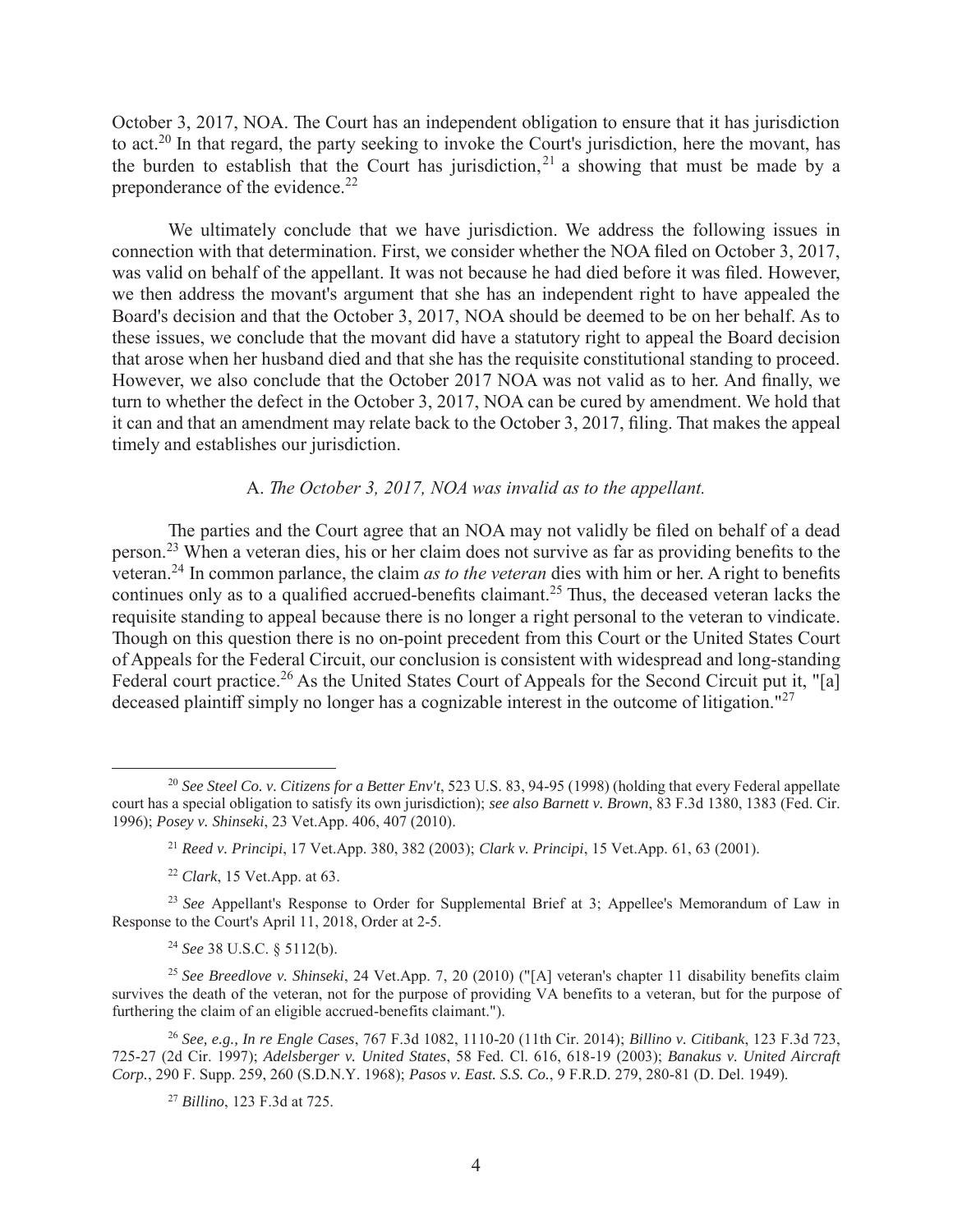Our conclusion that the October 3, 2017, NOA was invalid as to the appellant would normally end the matter. However, the movant, while conceding that the *appellant* lacks the ability to appeal, argues that the October 3, 2017, NOA was actually filed on *her* behalf. In this regard, the movant first asserts that the October 3, 2017, NOA is valid on its face as to her. Alternatively, she contends that the Court should allow her to amend that NOA to reflect that she was the true appellant and allow that amendment to relate back to the original filing date.

But before we can address these arguments on the October 2017 NOA, the Court must consider an antecedent question. We must decide whether an accrued-benefits claimant such as the movant has an independent right to appeal a Board decision issued on behalf of a now-deceased veteran. If such a person could not independently appeal, the movant's arguments are irrelevant.

# *B. An accrued-benefits claimant may independently file an appeal of a Board decision issued to a now-deceased veteran.*

For an accrued-benefits claimant to independently appeal a Board decision, there must both be a statutory basis on which to do so<sup>28</sup> and the person must have constitutional standing to appeal.<sup>29</sup> Because in the context of Mrs. Demery's case these issues are so closely related, we largely address them together.

The Court's authority to adjudicate appeals is governed by 38 U.S.C.  $\S$  7252(a) and 7266(a). As relevant to the question we face, section 7252(a) provides over *what* we have jurisdiction while section 7266(a) describes *who* may engage that jurisdiction. As to what, section 7252(a) establishes that the Court "shall have exclusive jurisdiction to review decisions of the [Board.]"<sup>30</sup> As to who may seek review of such a Board decision, section 7266(a) states that "*a person adversely affected* by such a decision" may file an NOA.<sup>31</sup> The statutory question here is whether an accrued-benefits claimant such as the movant is "a person adversely affected" by a Board decision denying benefits to a veteran who has died. The answer to that question addresses the constitutional query as well because if one is "adversely affected" by a Board decision this is a sufficient injury to establish a case or controversy and thus standing. As the Court has recognized, the "requirement of aggrievement [in 38 U.S.C. § 7266(a)] echoes the standing requirement that a party must 'show that he personally has suffered some actual or threatened injury as a result of the putatively illegal conduct of the [appellee].'"<sup>32</sup>

30 38 U.S.C. § 7252(a).

31 38 U.S.C. § 7266 (a) (emphasis added).

<sup>32</sup> *Landicho v. Brown*, 7 Vet.App. 42, 49 (1994) (quoting *Waterhouse v. Principi*, 3 Vet.App. 473, 475 (1992), (quoting *Valley Forge Christian College v. Am. United for the Separation of Church and State, Inc.*, 454 U.S. 464, 472 (1982))); *see also Breedlove*, 24 Vet.App. at 16 (discussing the overlap between section 7266(a) and constitutional standing doctrine).

 <sup>28</sup> *See* 38 U.S.C. § 7266(a).

<sup>&</sup>lt;sup>29</sup> As a matter of policy, the Court adheres to Article III's "case or controversy" requirements including the standing doctrine. *See, e.g., Am. Legion v. Nicholson*, 21 Vet.App. 1, 34 (2007) (en banc); *Mokal v. Derwinski*, 1 Vet.App. 12, 14-15 (1990). To have standing, a party must demonstrate an injury in fact that is "concrete, particularized, and actual or imminent; fairly traceable to the challenged action; and redressable by a favorable ruling." *Clapper v. Amnesty Int'l USA*, 133 S. Ct. 1138, 1147 (2013) (quoting *Monsanto Co. v. Geertson Seed Farms*, 130 S. Ct. 2743, 2752 (2010)).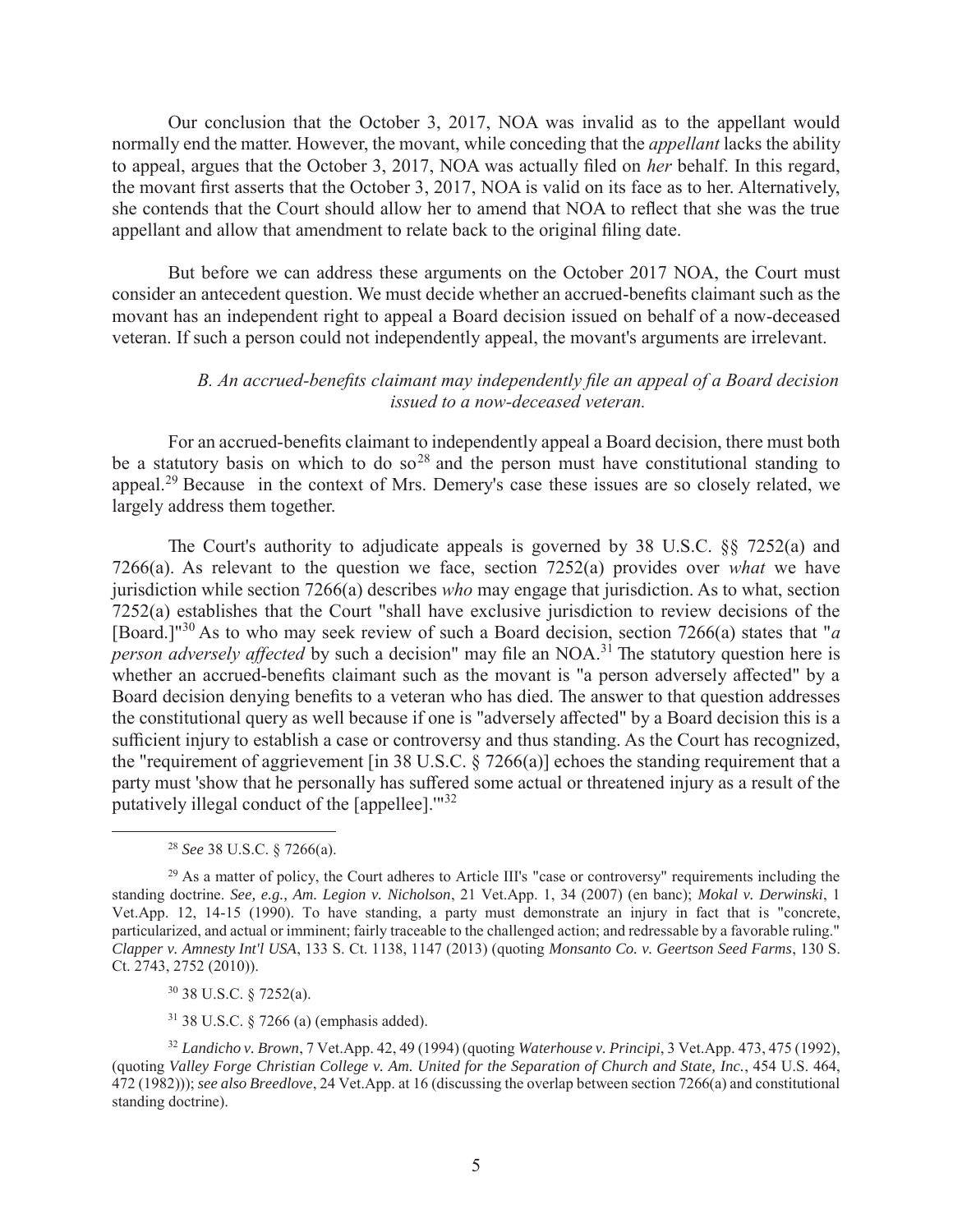As we will explain, we conclude that an accrued-benefits claimant such as the movant is "a person adversely affected" by a Board decision that denied benefits to the deceased veteran on whose his or her accrued-benefits status is based. But we also recognize we are not writing on a blank slate. Nearly 2 decades ago, the Court held in *Kelsey v. West* that such an accrued-benefits claimant could not independently appeal such a Board decision.<sup>33</sup> *Kelsey* noted that such a claimant was not aggrieved by the Board decision concerning a deceased veteran and, therefore, lacked standing.<sup>34</sup> But *Kelsey* does not resolve the issue before us today. We conclude that our 2010 *Breedlove* decision makes clear that the rationale on which *Kelsey* was based has been fundamentally undermined.<sup>35</sup> So, we turn to *Breedlove*.

In 2008, Congress added what is now section 5121A to title 38 of the United States Code.<sup>36</sup> That statutory provision allowed a person eligible to file a claim as an accrued-benefits claimant to be substituted in an administrative appeal before VA when a veteran had died.<sup>37</sup> The *Breedlove* Court concluded that section 5121A did not apply to substitution before a judicial body.<sup>38</sup> But we also realized that the logic underpinning section 5121A fundamentally altered the rationale for the Court's then-current practice of rejecting substitution in cases in which the matter was pending at the Court and had not yet been submitted for decision.<sup>39</sup>

The 2010 Court in *Breedlove* concluded that "no rationale now exists for foreclosing the opportunity for substitution on appeal at this Court based on the timing of the death of the veteran."  $40$  The Court noted that through section 5121A Congress created the option for substitution until the date of the Board decision. If the Court continued to follow its precedent, we reasoned, it would create a "zone of no substitution" during which the accrued-benefits claimant could not pursue the appeal merely based on when the veteran died.<sup>41</sup> In other words, the Court recognized the inherent inequity that would flow from substitution rights being tied to the happenstance of the timing of a veteran's death, an inequity at odds with what Congress did in enacting section 5121A. Thus, the Court authorized substitution in all stages of appeals at the Court much as if section 5121A applied.<sup>42</sup> And in 2012, the Federal Circuit in *Reeves v. Shinseki* allowed

<sup>34</sup> *Id*.

35 24 Vet.App. 7 (2010).

<sup>36</sup> *See* Pub. L. No. 110-389, title II, subtit. A, § 212(a), 122 Stat. 4151 (Oct. 10, 2008).

37 38 U.S.C. § 5121A; *see Reeves v. Shinseki*, 682 F.3d 988, 995 (Fed. Cir. 2012); *Breedlove*, 24 Vet.App. at 10-14.

<sup>38</sup> *Breedlove*, 24 Vet.App. at 11-14.

<sup>39</sup> *Id.* at 15-21. A matter was deemed "submitted for decision" when one of the following occurred: "(1) [T]he filing of the appellant's reply brief, (2) the expiration of the time to file a reply brief, or (3) the filing of a waiver of the right to file a reply brief." *Pekular v. Mansfield*, 21 Vet.App. 495, 505 (2007).

<sup>40</sup> *Breedlove,* 24 Vet.App. at 19.

<sup>41</sup> *Id.* at 19-20.

<sup>42</sup> *Id.* at 20.

 <sup>33 13</sup> Vet.App. 437, 438 (2000).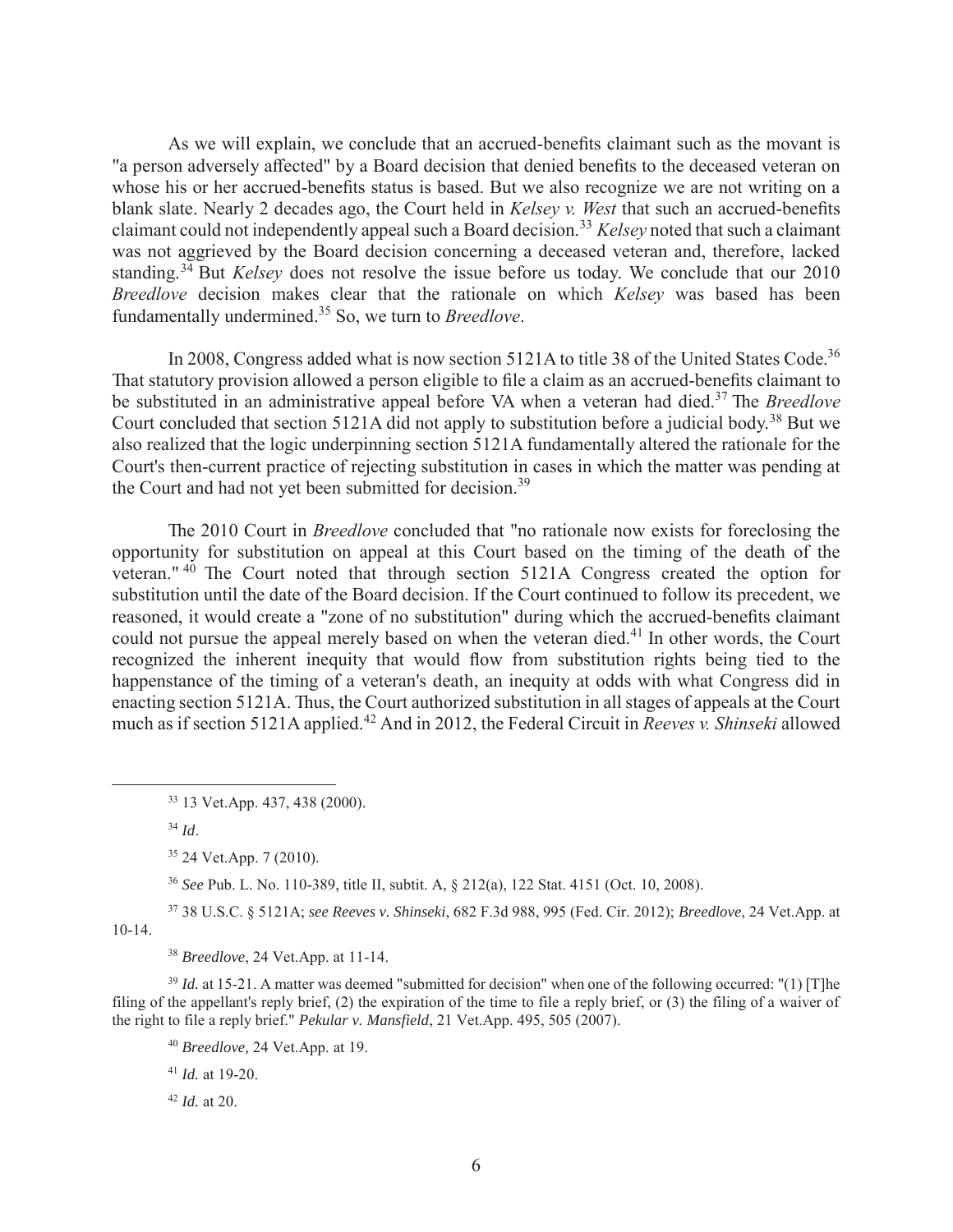substitution in matters before that court on the same basis.<sup>43</sup> In doing so, the Federal Circuit stated that it agreed with our holding in *Breedlove* that the enactment of section 5121A "undercuts the rationale for previous decisions that refused to allow a survivor to substitute when a veteran died while his appeal was pending before a court."<sup>44</sup>

Of course, neither *Breedlove* nor *Reeves* is directly on point with respect to the question we address today. In both those cases, the veteran passed away after filing an NOA commencing judicial proceedings.<sup>45</sup> Here, Mr. Demery died after the Board issued its decision but before judicial proceedings began. But we don't see why that timing question matters given the rationale of both these cases. Under *Breedlove*, the Court was concerned with a "no substitution" zone at the judicial appellate stage given that Congress extended rights to accrued-benefits claimants in section 5121A. If anything, the situation before us poses the problem even more dramatically. If Mr. Demery had died before the Board decided his case in June 2017, Mrs. Demery could have substituted into the administrative appeal.<sup>46</sup> And if he had died after an NOA was filed at this Court, she could have been substituted into the judicial appeal here.<sup>47</sup> If we held that there were no means to advance her own interest in her husband's claim simply because he died between these two points in time, that is, between the issuance of the Board decision and the filing of the NOA, we would adopt the functional equivalent of the zone of no substitution *Breedlove* rejected. To be sure, we are not technically dealing with substitution as there is no appeal in which to substitute before an NOA has been filed. But this seems a distinction without a difference given *Breedlove* and *Reeves*.

It is also significant that both *Breedlove* and *Reeves* specifically addressed then-existing caselaw that supported the no-substitution rule. <sup>48</sup> Of particular relevance, these decisions discussed this Court's *Landicho v. Brown,* 7 Vet.App. 42 (1994), and the Federal Circuit's Zevalkink v. Brown, 102 F.3d 1236 (Fed. Cir. 1996).<sup>49</sup> Both decisions determined that under thenexisting law, an accrued-benefits claimant was not adversely affected by a Board decision concerning a veteran on whose behalf the accrued-benefits status was based and, therefore, lacked both a statutory and constitutional bases to appeal.<sup>50</sup> In *Breedlove*, this Court concluded that Congress's enactment of section 5121A had undermined the "common foundation" of these decision.<sup>51</sup> The Federal Circuit agreed.<sup>52</sup> What is significant about this recognition is that the Court in *Kelsey* relied heavily on both *Landicho* and *Zevalkink* to support its conclusion that an accruedbenefits claimant could not file an independent appeal of a Board decision after a veteran had

- <sup>47</sup> *See Breedlove*, 24 Vet.App. at 11-14.
- <sup>48</sup> *Reeves*, 682 F.3d at 996; *Breedlove*, 24 Vet.App. at 15-19.
- <sup>49</sup> *Reeves*, 682 F.3d at 996; *Breedlove*, 24 Vet.App. at 15-19.
- <sup>50</sup> *See, e.g., Zevalkink*, 102 F.3d at 1243-44; *Landicho*, 7 Vet.App. at 47-48.
- <sup>51</sup> *Breedlove*, 24 Vet.App. at 19.
- <sup>52</sup> *Reeves*, 682 F.3d at 996.

 <sup>43</sup> *Reeves*, 682 F.3d at 995-97.

<sup>44</sup> *Id*. at 996.

<sup>45</sup> *See Reeves*, 682 F.3d at 992; *Breedlove*, 24 Vet.App. at 8.

<sup>46 38</sup> U.S.C. § 5121A.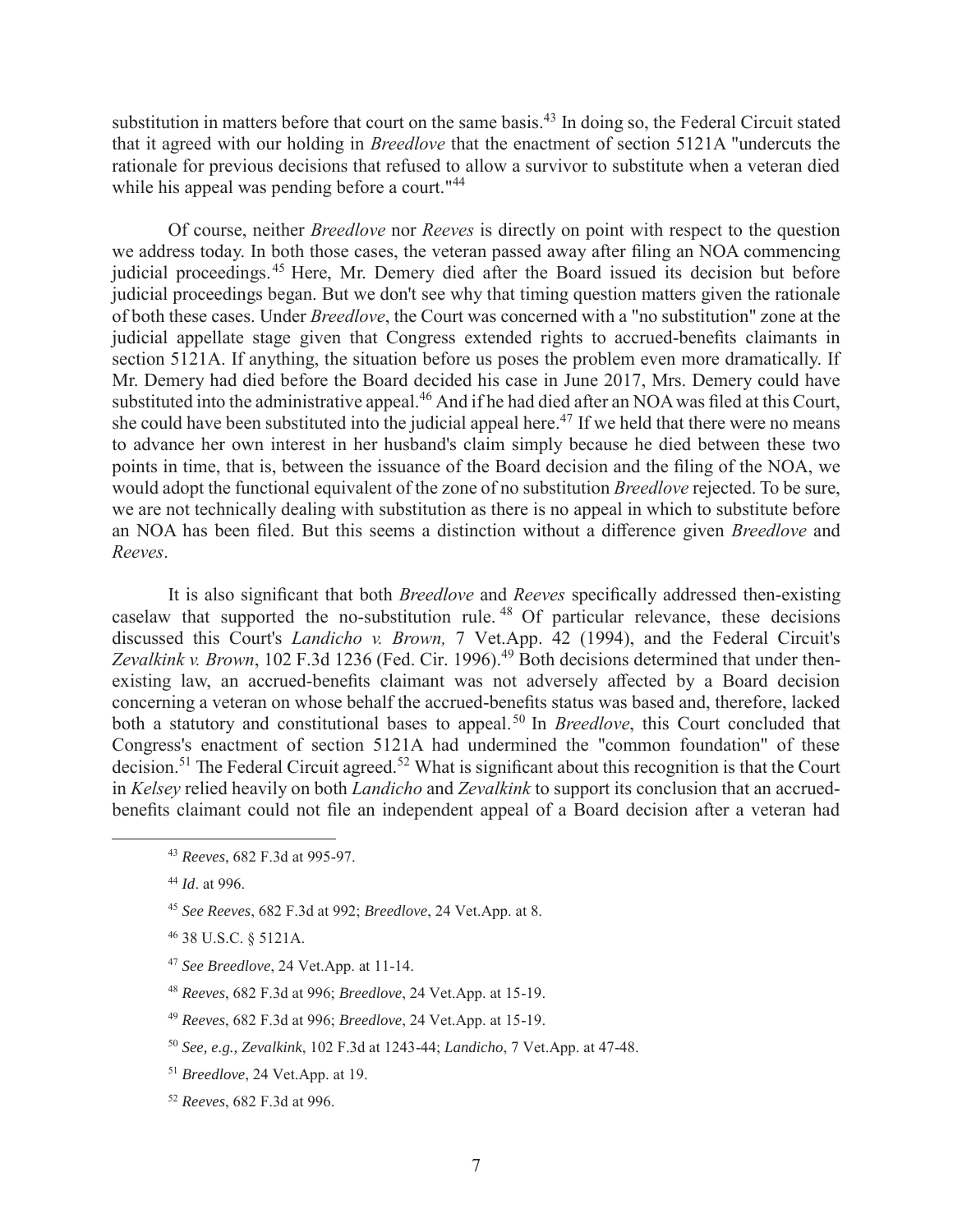died.<sup>53</sup> So, the foundation on which *Kelsey* was built has eroded. As the Court did in *Breedlove*  with precedent at odds with its substitution ruling*,* we conclude *Kelsey v. West* is inconsistent with the law as it stands today concerning whether an accrued-benefits claimant may appeal a Board decision under the facts before us.

We further hold now that an eligible accrued-benefits claimant has standing, both as a statutory and as a constitutional matter, to file an appeal on his or her own behalf when a veteran dies during the time permitted to file an NOA.<sup>54</sup> This right arises upon the death of the veteran. Because Congress granted accrued-benefits claimants the right to advance a deceased veteran's appeal on the claimant's own interest, the Court sees no reason to distinguish between the standing necessary to substitute into an existing appeal and the standing necessary to initiate an appeal by filing an NOA. Therefore, an eligible accrued-benefits claimant qualifies as a "person adversely affected" by a final Board decision under section 7266 and has a sufficient injury to support standing under Article III of the Constitution.

We briefly comment on the procedure to be followed to commence proceedings in these types of appeals, at least until the Court adopts specific rules on this topic. When a veteran dies after the Board issues an adverse decision but before an NOA has been filed, a person claiming to be an eligible accrued-benefits claimant wishing to appeal should, within the 120-day appeal period, file an NOA in the accrued-benefits claimant's name and a separate statement providing the veteran's name, the date of the veteran's death, and a request that the Secretary address the person's accrued-benefits status.<sup>55</sup> This statement should also include a copy of the veteran's death certificate or a statement why the death certificate is not yet available. These steps will ensure that the Court is aware of the true nature of the proceeding as well as provide information to the Secretary sufficient to locate the relevant Board decision.<sup>56</sup>

 <sup>53</sup> *See Kelsey*, 13 Vet.App. at 438. We note that *Kelsey* also relied on *Smith v. Brown*, 10 Vet.App. 330 (1997) and *Swanson v. West*, 13 Vet.App. 197 (1999). *Id*. These cases also no longer support *Kelsey*. *Swanson* is similar to *Landicho* in that it concerned dismissal of a judicial appeal after a veteran died. 13 Vet.App. at 199. *Smith* concerned substitution before the Board, a matter that section 5121A has specifically abrogated. 10 Vet.App. at 334.

<sup>54</sup> We also note that once one reaches this conclusion, the Court's rules provide for a person in the movant's position to independently file an NOA. *See* U.S. VET. APP. R. 43(a) ("If a party entitled to appeal dies before filing a Notice of Appeal, any person permitted by law to do so may file within the time limit in Rule 4."). Of course, this rule does not answer the question we have addressed because it would only apply once one determined that a person such as the movant was a person to whom the law applied . We do so today.

<sup>&</sup>lt;sup>55</sup> Preferably, the NOA and this statement should be filed simultaneously to ensure that the appeal is processed most effectively. If the documents are not filed simultaneously, however, the person claiming to be the accrued-benefits claimant should file both documents within the 120-day appeal period.

<sup>&</sup>lt;sup>56</sup> We do not purport today to resolve every question about how our holding will be applied in the future. For example, substitution in the *Breedlove* context requires a VA determination that a person is eligible to be an accruedbenefits recipient or a secretarial concession on that point. *See* 24 Vet.App. at 20-21. And the Federal Circuit has made clear that substitution can occur when it is "undisputed" that a person qualifies. *See Reeves*, 682 F.3d at 993. How such concepts will play out in the independent appeal context will be determined over time. In this appeal, the Secretary has conceded that the movant is an eligible accrued-benefits recipient. *See* Secretary's Response to the Court's March 23, 2018, Order.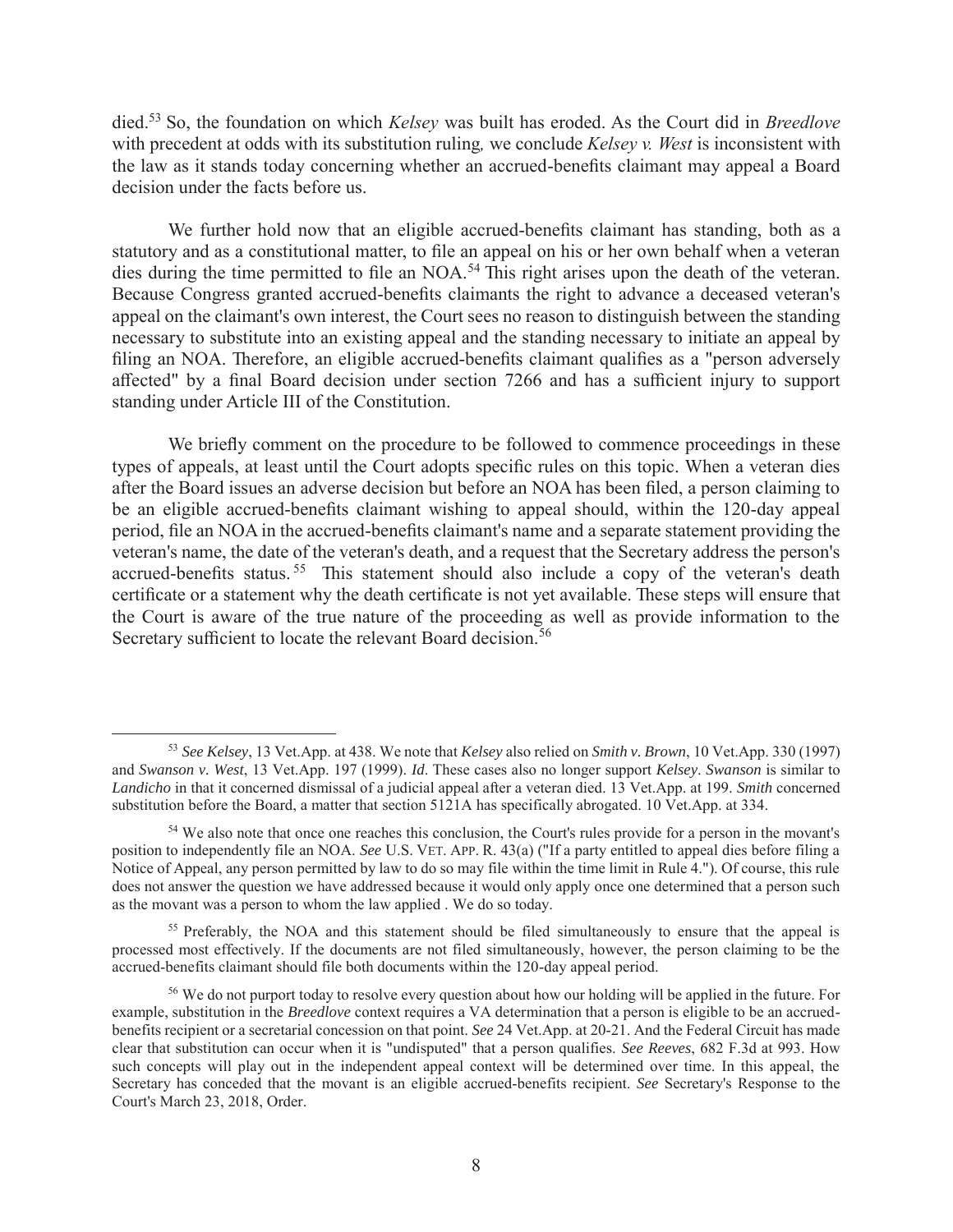### *C. The October 3, 2017, NOA was invalid as to the movant.*

Having concluded that an accrued-benefits claimant has standing to independently appeal a Board decision, we next address the movant's other arguments. We begin with the assertion that the October 3, 2017, was facially valid as to the movant.

There is an important point of agreement between the parties: the October 3, 2017, NOA was filed within the 120-day appeal period.<sup>57</sup> Thus, whatever its flaws may be, the NOA was not late if one assumes it was filed on the movant's behalf. However, there are problems with the movant's arguments that this NOA was facially valid as to the movant.

We begin with certain technical problems. To qualify as an NOA, a filing must comply with Rule 3(c) of the Court's Rules of Practice and Procedure, which states that an NOA

(1) should show the name, address, and telephone number of the person or persons making the appeal and the appropriate [VA] claims file number; (2) shall reasonably identify the Board decision appealed from and be capable of being reasonably construed, on its face or from the surrounding circumstances, as expressing an intent to seek Court review of that decision; and (3) if filed by a representative must . . . be accompanied by [a notice of appearance and its attachments].<sup>[58]</sup>

The Court has held that correspondence received from a claimant within the 120-day period will not count as an NOA unless it contains these attributes.<sup>59</sup> And though the substance of a valid NOA need not be presented in any particular form, or expressly state that it is an appeal of a final Board decision, it must contain the essential information Rule 3 requires and clearly demonstrate that the claimant is seeking Court review.

Under Rule 3, the October 3, 2017, NOA is invalid as to the movant. Nowhere does the document list "Katie Demery" as the party seeking review or refer to her at all. The only person named is the appellant, "Alvin Demery." Because, as we have discussed above, the only "claimant" identified within the four corners of the NOA had no standing to appeal, the NOA does not "show the name . . . of the person or persons making the appeal" and is therefore missing an "essential element."<sup>60</sup> It's true that the word "should" in Rule 3 is not necessarily mandatory. But as a practical matter, without the name of the person on whose behalf the appeal is filed, it is not possible to truly process the appeal. Take this case as an example. There is no way anyone could possibly have been able to tell that Mrs. Demery was in the picture, or even whether there was a "Mrs. Demery." The Court recognizes that in post-NOA correspondence, Mrs. Demery's attorney submitted a VA form

 <sup>57</sup> *See* 38 U.S.C. § 7266(a) (2018). The Board mailed its decision on June 22, 2017. *See* R. at 2. The appeal period would have expired on October 20, 2017, 120-days later. Because the NOA was filed within that period (on October 3, 2017), it is timely.

<sup>58</sup> U.S. VET. APP. R. 3(c).

<sup>59</sup> *See Garillos v. Derwinski*, 2 Vet.App. 238 (1992).

<sup>60</sup> *Id*. at 240.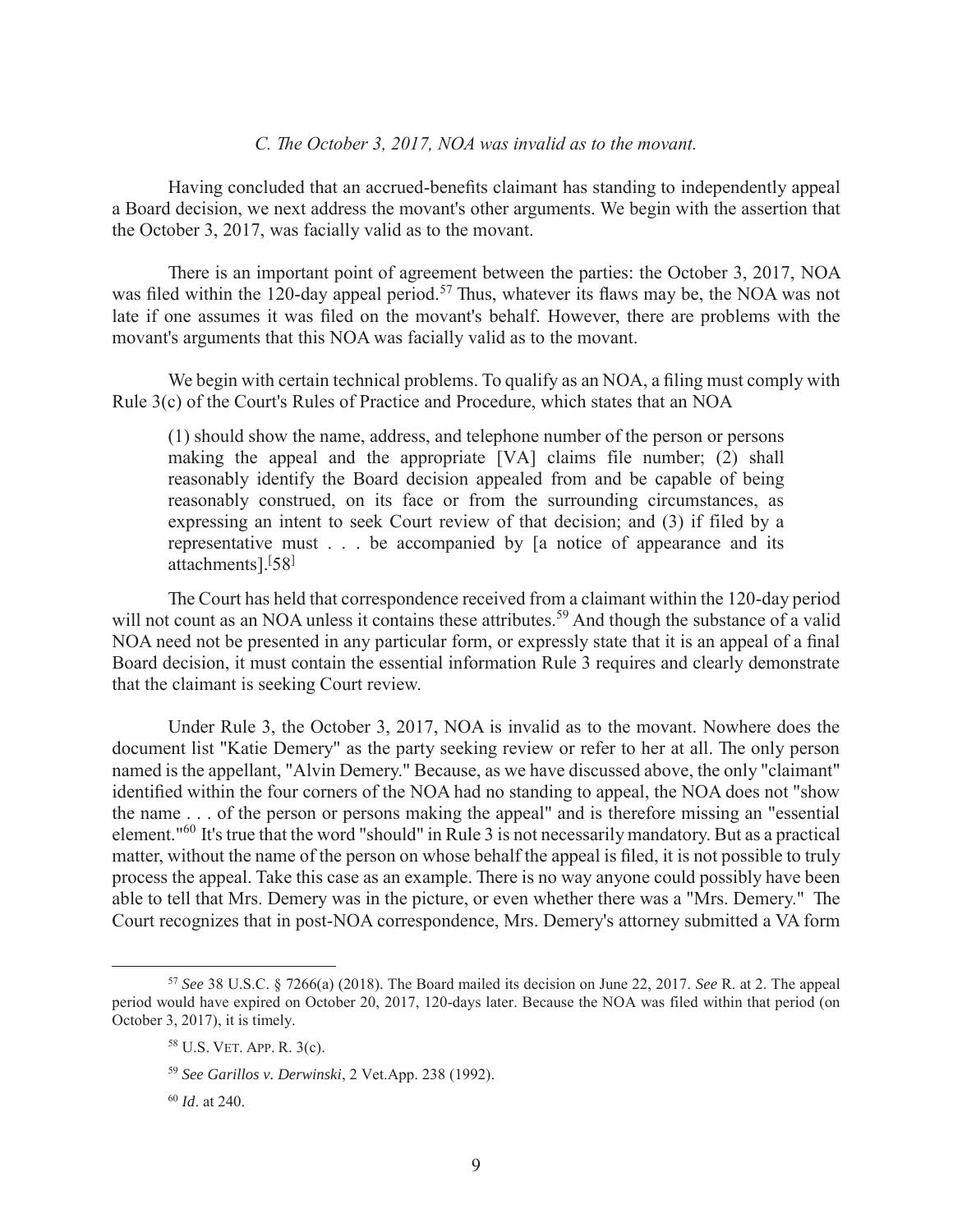stating she was Mr. Demery's spouse;  $61$  however, the Court did not have this document, and thus knowledge of his spouse, when the NOA was submitted in Mr. Demery's name.

Even if we concluded that the NOA did not need to state the name of the person on whose behalf the appeal was filed, the NOA fails to satisfy a separate requirement of Rule  $3(c)$ . The Rule provides that the NOA must have been filed by the movant personally, or by her representative.<sup>62</sup> But the movant did not retain the appellant's counsel until weeks after the NOA was filed.<sup>63</sup> The Court's rules state that if an NOA is filed by a legal representative then it must be accompanied by a notice of appearance and other necessary attachments, such as a fee agreement.<sup>64</sup> Because no such attachments were filed that relate to the movant, Katie Demery, the NOA could not have been validly filed for her under Rule 3(c).

Aside from these technical, but nevertheless important, issues under Rule 3(c), the Court also has practical concerns regarding treating the October 3, 2017, NOA as validly filed on the movant's behalf. Quite frankly, the timeline of events detailing when the appellant's death became known to the appellant's counsel is problematic. The appellant's counsel filed the Notice of Appellant's Death on October 30, 2017, stating that he did not know the appellant had died until that day.<sup>65</sup> If the appellant's counsel is taken at his word, then he did not know the appellant had died until nearly a month after filing the NOA. If this is the case, the movant cannot reasonably argue that the NOA was filed on her behalf because counsel would not have known of the appellant's death when the NOA was filed.

The appellant's lead counsel later submitted an affidavit in which he attested that his firm, CCK, submitted the NOA knowing the appellant had died.<sup>66</sup> He also stated that the NOA "was filed under the veteran's name because [CCK was] following the pattern set by the Board decision [that the firm was] appealing, and because Katie Demery had not yet been substituted." $67$  The affidavit does not address counsel's previous statement that the firm did not learn of the appellant's death until nearly a month after the veteran died. As to that matter, at oral argument, counsel for the movant suggested that perhaps the reference in the Notice of Death was the result of using a standard CCK form and that its boilerplate language was not proofread.  $68$  That is certainly plausible. But even then, we get to the motion to substitute. If the movant's position were correct that the October 2017 NOA was filed on her behalf, there would have been no need to "substitute" her. The proper course would have been to file a motion at that point to correct that NOA. In the end, there is simply too much confusion concerning on whose behalf the October 3, 2017, NOA

 <sup>61</sup> *See* Motion for Leave to Amend or Modify the NOA, Appendix 1.

<sup>62</sup> U.S. VET. APP. R. 3(c); *see also Am. Legion*, 21 Vet.App. at 7.

<sup>63</sup> *See* Counsel's Affidavit ¶¶ 2-3.

<sup>64</sup> U.S. VET. APP. R. 3(c).

<sup>65</sup> *See* Notice of Appellant's Death at 1.

<sup>66</sup> *See* Counsel's Affidavit ¶ 2.

 $67$  *Id.* 14.

<sup>68</sup> Oral Argument at 6:45-7:30, *Demery v. Wilkie*, U.S. Vet. App. No. 17-3469 (argued Oct. 29, 2018), http://www.uscourts.cavc.gov/oral\_arguments\_audio.php.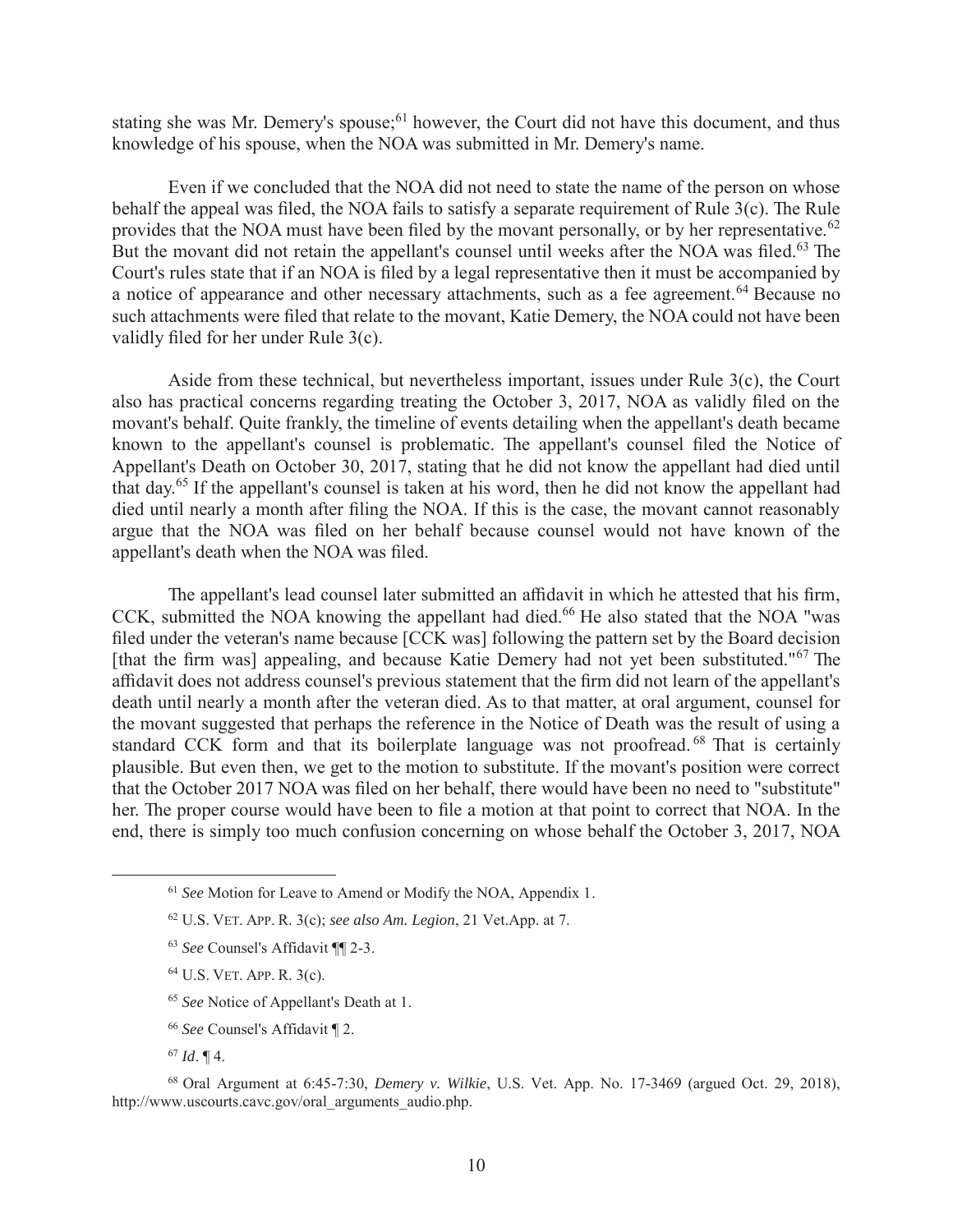was actually filed. Thus, we cannot conclude that the NOA was valid on its face with respect to the movant, even if we were at liberty to ignore the technical defects we have identified.

Before turning to the movant's arguments concerning amendment, we pause to underscore that the Court was not well served by the way in which counsel for the appellant (or the movant, or both) communicated with respect to this appeal. While the Court does not read any bad intentions into the counsels' action, we stress that we expect more of representatives appearing before us. If before filing the NOA the appellant's counsel knew his client had died, then counsel bore a duty to notify the Court of that fact. If the Notice of Death provided inaccurate information, counsel needed to correct it. And if there was no need to "substitute" the movant because the appeal was always filed on her behalf, counsel needed to tell the Court of this fact. Not only is effective and accurate communication a general requirement of the legal profession,  $69$  but our caselaw also imposes on the parties an affirmative duty to "notify the Court of developments that could deprive the Court of jurisdiction or otherwise affect its decision."<sup>70</sup> If proper communication had occurred, this dispute may very well have been avoided entirely, or at least resolved sooner. Enough said on this matter. We trust counsel will take these words to heart.

## *D. The October 3, 2017, NOA may be amended and that amendment may relate back to the original filing date.*

We explained above that, though timely, the October 3, 2017, NOA is invalid concerning the movant. We now consider whether such an invalidity in a timely filed NOA may be cured by amendment. We conclude that it may.

The Court's rules do not offer any guidance on the amendment of an NOA. Nor do the Federal Rules of Appellate Procedure. Indeed, an NOA for a Federal matter of general jurisdiction is filed with and ruled upon by the district court, not the appellate court. Thus, as we have done before when considering amendments of documents, we look to the Federal Rules of Civil Procedure.<sup>71</sup> The Supreme Court of the United States has recognized that those rules embody a fundamental principle favoring the resolution of actions on the merits. <sup>72</sup> With respect to amendments, this guiding norm is reflected in Rule 15, providing that a "court should freely give leave [to amend] when justice so requires."<sup>73</sup> To implement this pro-amendment approach, the Supreme Court has made clear that leave to amend should be given in the absence of factors such as "undue delay, bad faith or dilatory motive on the part of the movant, repeated failure to cure deficiencies by amendments previously allowed, undue prejudice to the opposing party by virtue of allowance of the amendment, [and] futility of amendment."<sup>74</sup> Using these guideposts, while

 <sup>69</sup> *See* MODEL RULES OF PROF'L CONDUCT R. 3.3 (AM. BAR ASSN'N 2018).

<sup>70</sup> *Solze v. Shinseki*, 26 Vet.App. 299, 301 (2013) (citing *Fusari v. Steinberg*, 419 U.S. 379, 391 (1975) (Burger, C.J. concurring)).

<sup>71</sup> *See, e.g.*, *Monk v. Shulkin*, No. 15-1280, 2018 U.S. App. Vet. Claims LEXIS 61 (Jan. 12, 2018).

<sup>72</sup> *See, e.g.*, *Johnson v. City of Shelby*, 135 S. Ct. 346 (2014); *Foman v. Davis*, 371 U.S. 178, 181-82 (1962).

<sup>73</sup> FED. R. CIV. P. 15(a)(2); *see also Foman*, 371 U.S. at 182 (recognizing the purpose of liberal amendment and its limitations); *FilmTec Corp. v. Hydranautics*, 67 F.3d 931, 935 (Fed. Cir. 1995) (court should be guided by the underlying liberal-amendment purpose reflected in Rule 15).

<sup>74</sup> *Foman*, 371 U.S. at 182; *see also A&D Auto Sales, Inc. v. United States*, 748 F.3d 1142, 1158 (Fed. Cir.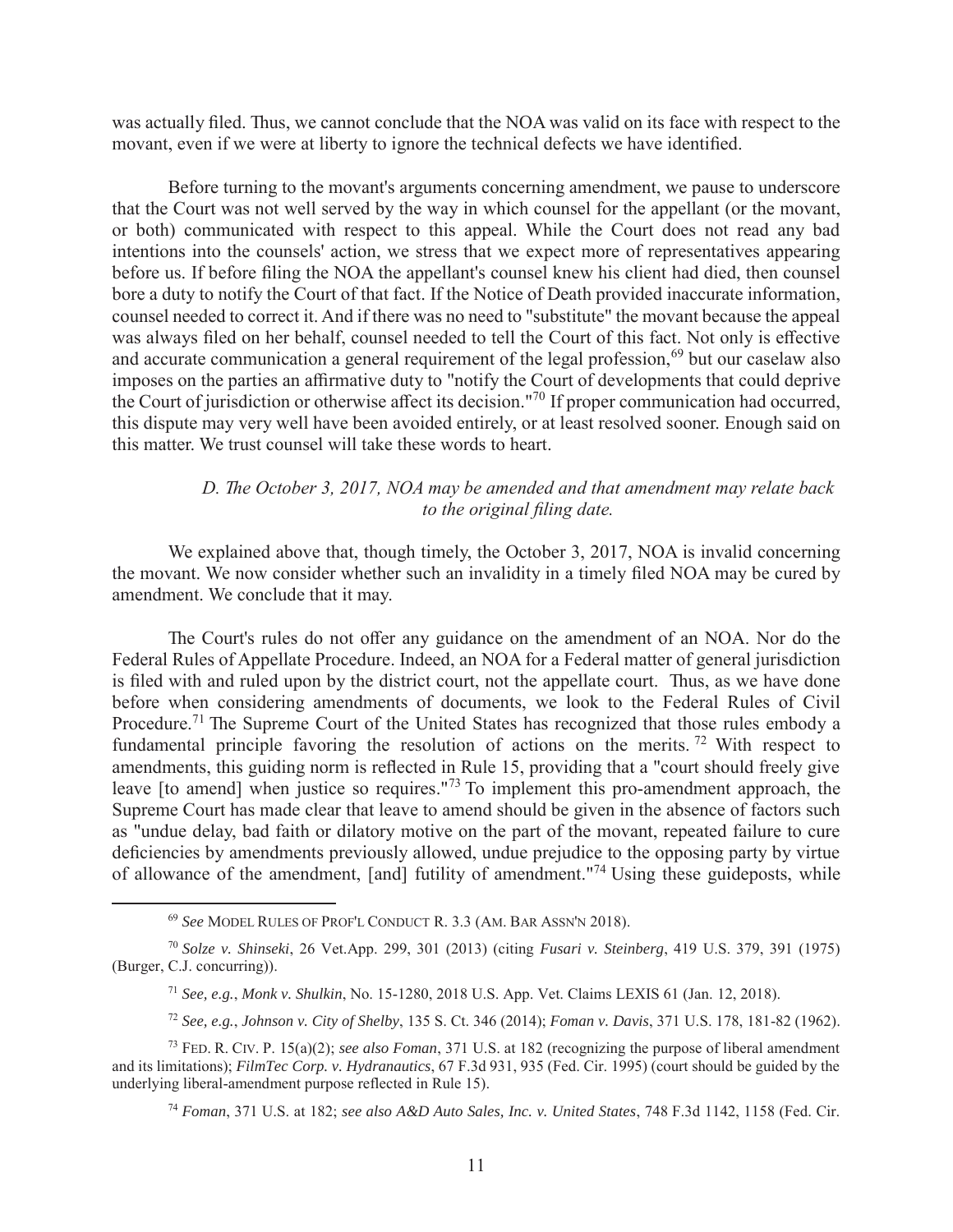recognizing that they do not constitute an exhaustive list of factors to consider, we conclude amendment is appropriate here.<sup>75</sup>

Turning first to delay, we see nothing in this record to suggest that amendment should be denied on that basis. The motion to amend was filed within months of the original NOA. Moreover, during this time the parties and the Court were actively considering how to address the situation at hand, including what to do about the pending substitution motion. Given all this, and as the Secretary has not suggested he believes there was undue delay, there is no impediment to amendment.<sup>76</sup> Relatedly, there have been no failures to cure defects through prior amendments, something that can add to delay.

As we described above, the facts surrounding the filing of the NOA in October 2017 are muddy and do not reflect well on counsel's duty to communicate with the Court. But as we also made clear, we do not question counsel's motives. And the Secretary has not suggested that there has been any bad faith. Thus, this factor also cuts in favor of allowing an amendment.

A particularly important factor in the amendment analysis is prejudice to the non-moving party, here the Secretary.<sup>77</sup> We see no prejudice to the Secretary if we allow the amendment. And the Secretary does not assert that there would be any. Almost nothing has taken place in this appeal beyond proceedings related to the motions to substitute and amend. Granting leave to amend will simply allow the appeal to proceed in the normal course that it would have followed if the appellant were alive today. Because the original NOA gave the Secretary notice that the Board decision in question was being appealed, an amendment changing the appealing party is not prejudicial.<sup>78</sup>

Finally, allowing the amendment would not be futile. Indeed, it would serve to advance the general goal of resolving matters on their merits. In sum, then, the factors referenced in *Foman* point towards allowing amendment.

Concluding that an amendment is appropriate does not fully resolve the question. If we just allowed the NOA to be amended as of the date the motion to amend was filed—May 10, 2018 the appeal of the June 22, 2017, Board decision would be untimely. This leads us to consider whether the amendment may relate back to October 3, 2017—the date the NOA was filed—which would make it timely.

Once again, we turn to the Federal Rules of Civil Procedure for guidance. Rule 15 also discusses when an amendment to a pleading should relate back to the date of the original filing. As

 $\overline{a}$ 

<sup>2014) (</sup>following *Foman* formulation).

<sup>75</sup> As we noted in *Monk*, some Federal courts after *Foman* have used factors in addition to those the Supreme Court cited. *See Monk*, 2018 U.S. App. Vet. Claims LEXIS 61 at, \*6 n.6. We decline here to opine on what additional factors, if any, concerning amendment might be appropriate in other contexts.

<sup>76</sup> *See id*. at \*7-\*9 (discussing delay in the context of amendment).

<sup>77</sup> *See, e.g., Equal Rights Ctr. v. Niles Bolton Assocs.*, 602 F.3d 597, 604 (4th Cir. 2010); *Johnson v. Methodist Med. Ctr. of Ill*., 10 F.3d 1300, 1303 (7th Cir. 1992).

<sup>78</sup> *See Monk*, 2018 U.S. App. Vet. Claims LEXIS 61 at \*10-\*12 (discussing prejudice in the context of amendment).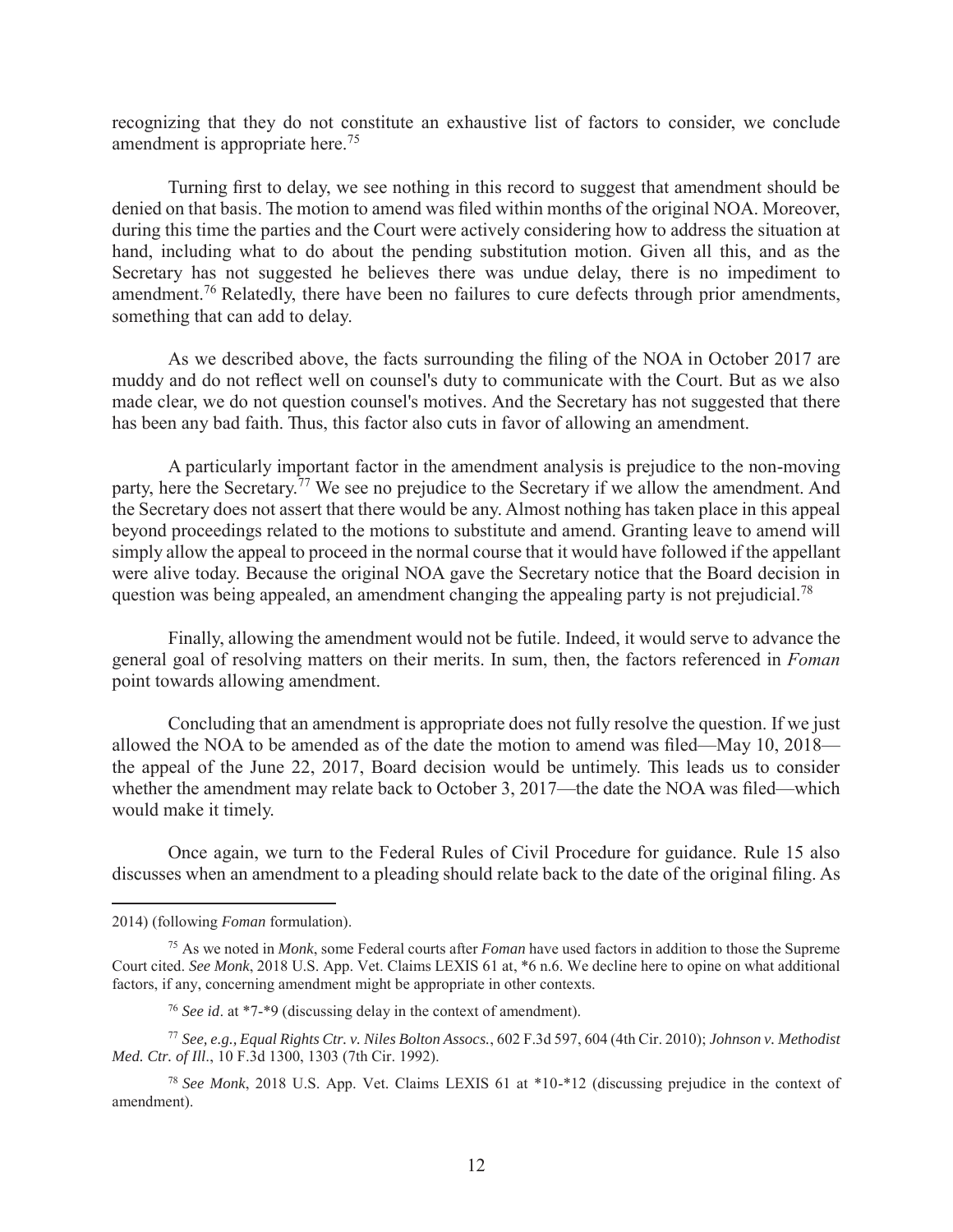relevant to this appeal, it states that an amendment relates back to the date of the original filing when it "asserts a claim or defense that arose out of the conduct, transaction, or occurrence set out—or attempted to be set out—in the original pleading."<sup>79</sup> The movant's amendment to replace the appellant with herself as the interested party changes nothing about the underlying claim. Her interest arises out of the same occurrence that gave rise to the appellant's interest. As the Court in *Breedlove* held: "An eligible accrued-benefits claimant is 'adversely affected' by the appealed Board decision denying a veteran's claim for benefits . . . because he or she is affected by the VA adjudications on the veteran's claim in the same way the veteran was affected  $\dots$ ."<sup>80</sup> Therefore, her amendment will relate back to the filing of the NOA and ensure that the Court has jurisdiction at the "commencement of and  $\lceil \cdot \rceil$  throughout" the appeal.<sup>81</sup>

Finally, we note that our decision to allow the amendment here and provide for its relation back are bolstered by the nature of our jurisdictional statute. The Supreme Court has made clear that the 120-day appeal period, while "an important procedural rule," is not jurisdictional. $82$  This pronouncement starkly contrasts with the jurisdictional constraints in the Federal Rules of Appellate Procedure, under which an amended NOA filed after the 60-day appeal deadline is explicitly invalid as untimely.<sup>83</sup> Thus, we have more flexibility to forgive late filings through doctrines such as equitable tolling than we would if we had more significant jurisdictional constraints.<sup>84</sup> The amendment and its relation back fit comfortably with the Supreme Court's understanding of the nature of our jurisdiction.

In sum, Katie Demery has both statutory and constitutional standing to file an NOA as to the June 2017 Board decision. Based on the circumstances in her case, the Court will allow her to amend the NOA to reflect her name, rather than her late husband's, and for that amendment to relate back to the original filing date. Therefore, the NOA is timely filed and Mrs. Demery may pursue her appeal at the Court.

Upon consideration of the foregoing, it is

ORDERED that the motion for leave to amend or supplement Notice of Appeal is granted. It is further

ORDERED that the Clerk of the Court amend the caption in this matter to reflect that the appellant is "Katie Demery." It is further

<sup>83</sup> *See* FED. R. APP. P. 3(c)(1)(A); *see also M.E.S., Inc. v. Snell*, 712 F.3d 666, 668 (2d Cir. 2013) (holding that the court would only consider the text and caption of the original timely NOA because the amended notice naming a new appellant was not filed until beyond the 60-day limit).

<sup>84</sup> *See, e.g., Bove v. Shinseki*, 25 Vet.App. 136 (2011) (per curiam order). As a note, the Court does not find that equitable tolling applies here. Rather, we mention it only to illustrate that the Court has a less stringent standard for accepting NOAs.

 $79$  FED. R. CIV. P. 15(b)(1)(B).

<sup>80</sup> *See Breedlove*, 24 Vet.App. at 20.

<sup>81</sup> *Norvell v. Peake*, 22 Vet.App. 194, 200 (2008).

<sup>82</sup> *See Henderson v. Shinseki*, 562 U.S. 428, 441-42 (2011).